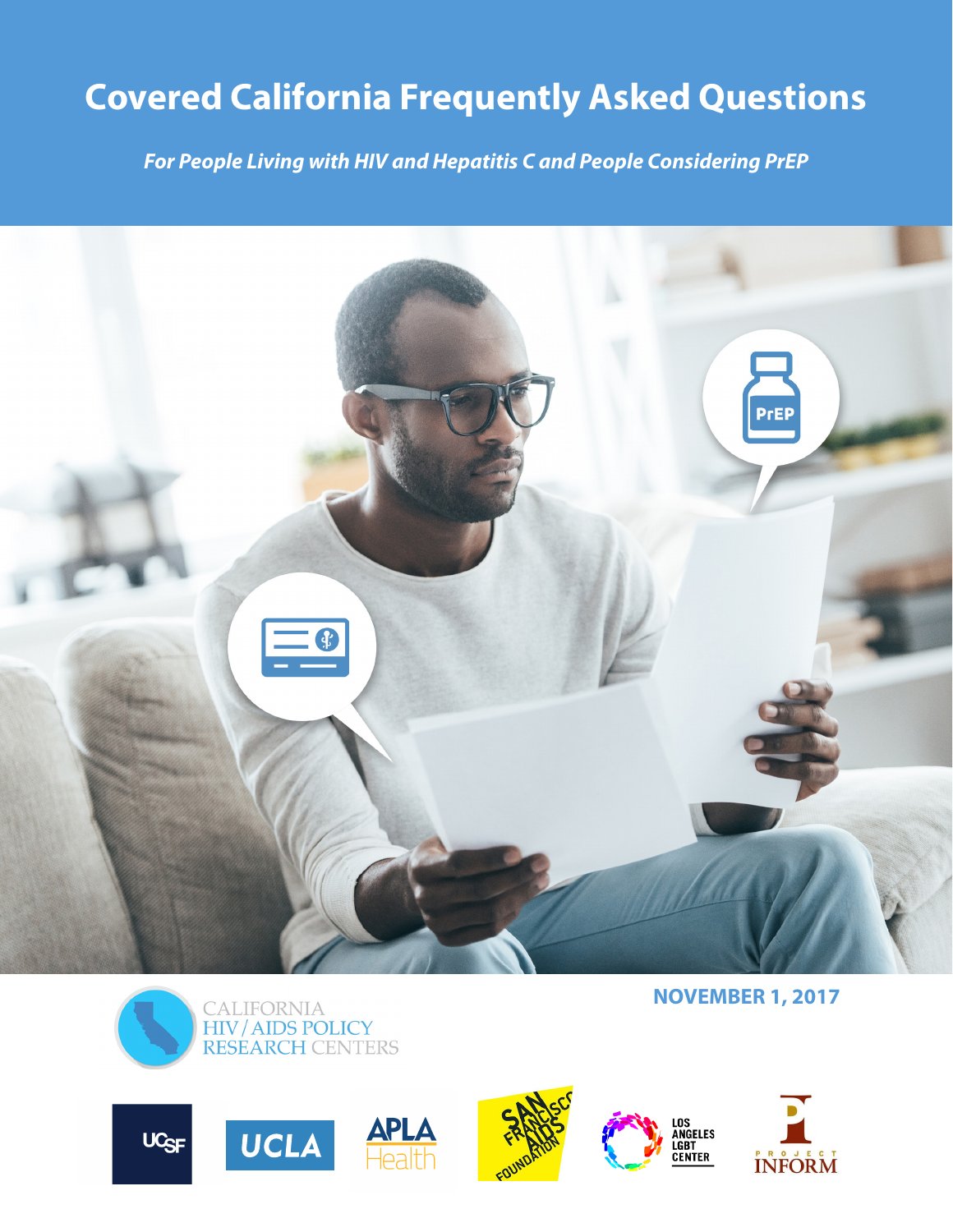**Covered California** is the state's health insurance marketplace where qualified residents of California can purchase affordable health insurance. Given recent events in Washington DC, you may have questions about how actions taken by President Trump and Congress will impact your health coverage. If you qualify for Medi-Cal, California's Medicaid program, you should not see any changes in your coverage due to recent federal actions. If you purchase insurance through Covered California, there will be some changes in coverage that you need to know about. Below is a set of common questions and answers intended to help you enroll in and better understand your coverage through Covered California. This guide is designed specifically to help people living with HIV and hepatitis C and people considering preexposure prophylaxis (PrEP).

Covered California uses the Federal Poverty Level (FPL) to determine eligibility for financial help and programs such as Medi-Cal. These levels, set each year by the federal government, take into account the individual's annual household income and household size. View the Federal Poverty Level chart at the end of this document to estimate your percentage of FPL.

## 1. **I heard that open enrollment is going to be shorter this year. When is open enrollment in California?**

While open enrollment will be shorter in some states, Covered California will have a full open enrollment period from November 1, 2017 - January 31, 2018. If you need your coverage to start on January 1, 2018, you must sign up by December 15, 2017 and pay your first premium by the due date.

## 2. **What is all the news about President Trump cutting off payments that help make coverage more affordable for consumers?**

There are two forms of federal financial assistance that help consumers purchase affordable coverage through Covered California:

- **Advance Premium Tax Credit (APTC)** A federal tax credit you can take in advance to lower your monthly health insurance premium. You may qualify if your annual income is between 138–400% of the federal poverty level (\$16,643–\$48,240 for an individual).
- **Cost-Sharing Reductions (CSRs)** A discount that lowers the amount you have to pay for deductibles, copayments, and coinsurance. Cost-sharing reductions also lower your out-of-pocket maximum — the total amount you have to pay for covered medical services each year. You may qualify if your annual income is between 138–250% of the federal poverty level (\$16,643–\$30,150 for an individual). If you qualify, you must enroll in a Silver plan to get the extra savings.

On October 12, 2017, President Trump announced he would no longer provide federal funding for cost-sharing reductions. Information about the impact of this decision is included below.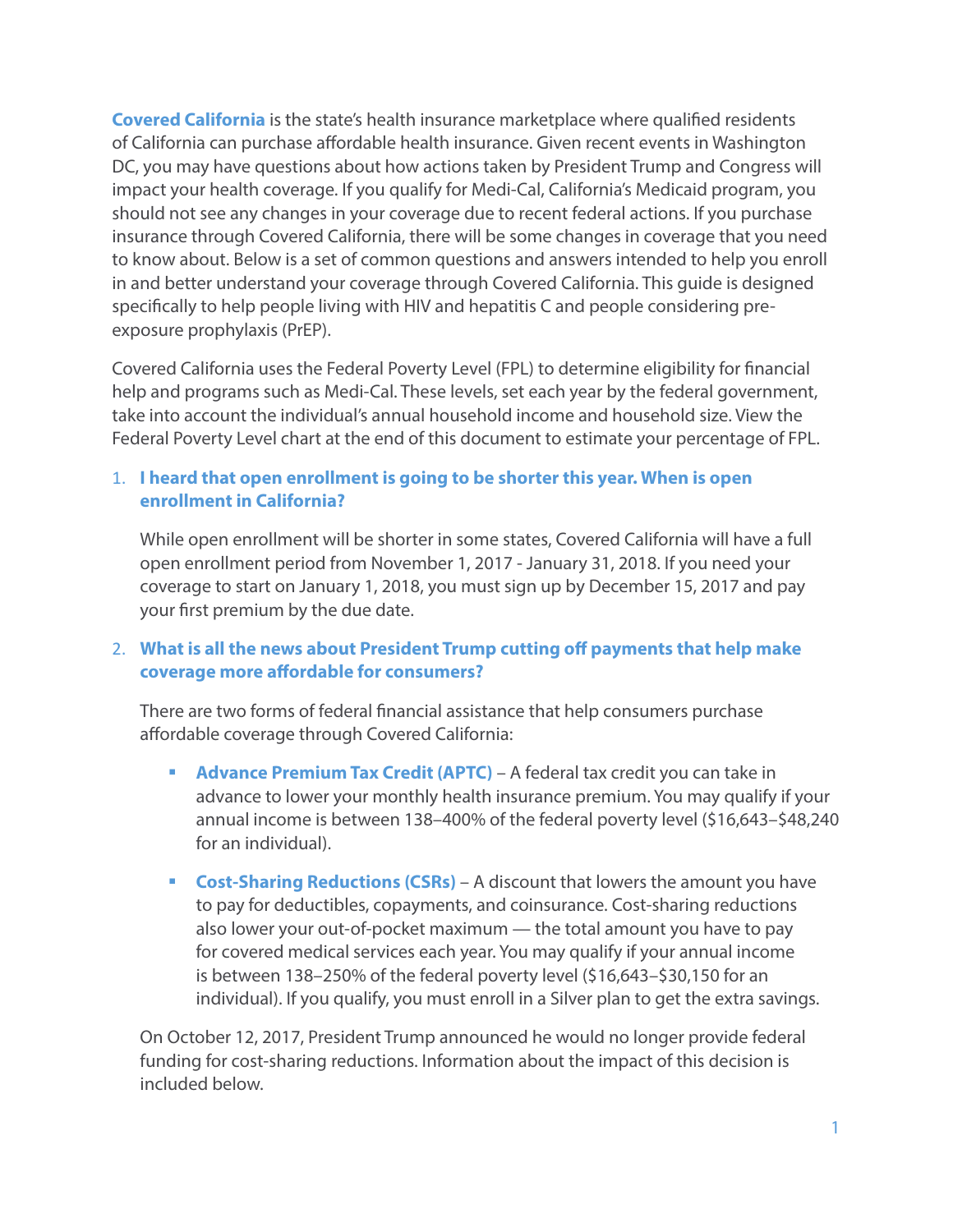# 3. **What does the loss of federal funding for cost-sharing reductions mean for California consumers?**

Consumers who are eligible for cost-sharing reductions will continue to receive them. Plans are required to keep the deductibles, copayments, and coinsurance at the cheaper level regardless of whether they are reimbursed by the federal government. The advance premium tax credit is not changed by the elimination of funding for cost-sharing reductions.

# 4. **Will the loss of federal funding for cost-sharing reductions impact the rates I pay for health coverage?**

Covered California planned ahead to protect most consumers from higher rates resulting from the elimination of cost-sharing reduction funding. Instead of using federal funding to pay for cost-sharing reductions, Covered California plans will add additional premium costs ONLY to Silver plans sold on the exchange for 2018 to make up for the loss of the cost-sharing payments. Covered California structured the additional premium charge in a way that protects most Californians from having to pay higher premiums:

- Most consumers who receive the advance premium tax credit will not see a change in the amount of premium they pay in 2018 because they will receive a higher amount of tax credit to offset the Silver plan premium increases. Consumers can also use these increased tax credits to purchase plans in other metal tiers. For consumers with incomes between 138-200% of the federal poverty level enrolled in more generous cost-sharing reduction plans, such as Silver 94 or Silver 87 plans, staying in that plan is likely the best option. Consumers with incomes over 200% of the federal poverty level in Silver 73 or regular Silver plans might also want to look at Gold plans, as in many regions there is at least one Gold plan that is cheaper than a Silver plan and the Gold plans have more generous benefits.
- **EXP** Consumers who do not receive tax credits to help pay their premiums have other plan options that do not include the surcharge. These consumers can avoid paying the surcharge by switching to a different Bronze, Gold, or Platinum plan or purchasing a nearly identical Silver plan outside of Covered California that does not include the surcharge. Covered California required all health insurers to sell a plan outside of the marketplace that is nearly identical to the Covered California Silver plans, but without the additional premium cost to assist consumers in getting the most affordable plan possible.

#### 5. **Where can I see what my rates and financial assistance will be for next year?**

Covered California's Shop and Compare tool helps consumers compare their coverage options for 2018. Consumers will see the rates for the plans available to them in their area and find out if they qualify for financial assistance to help them pay for their coverage. The Shop and Compare tool is available at [www.coveredca.com.](http://www.coveredca.com) Shopping around is really important and can help keep your coverage affordable.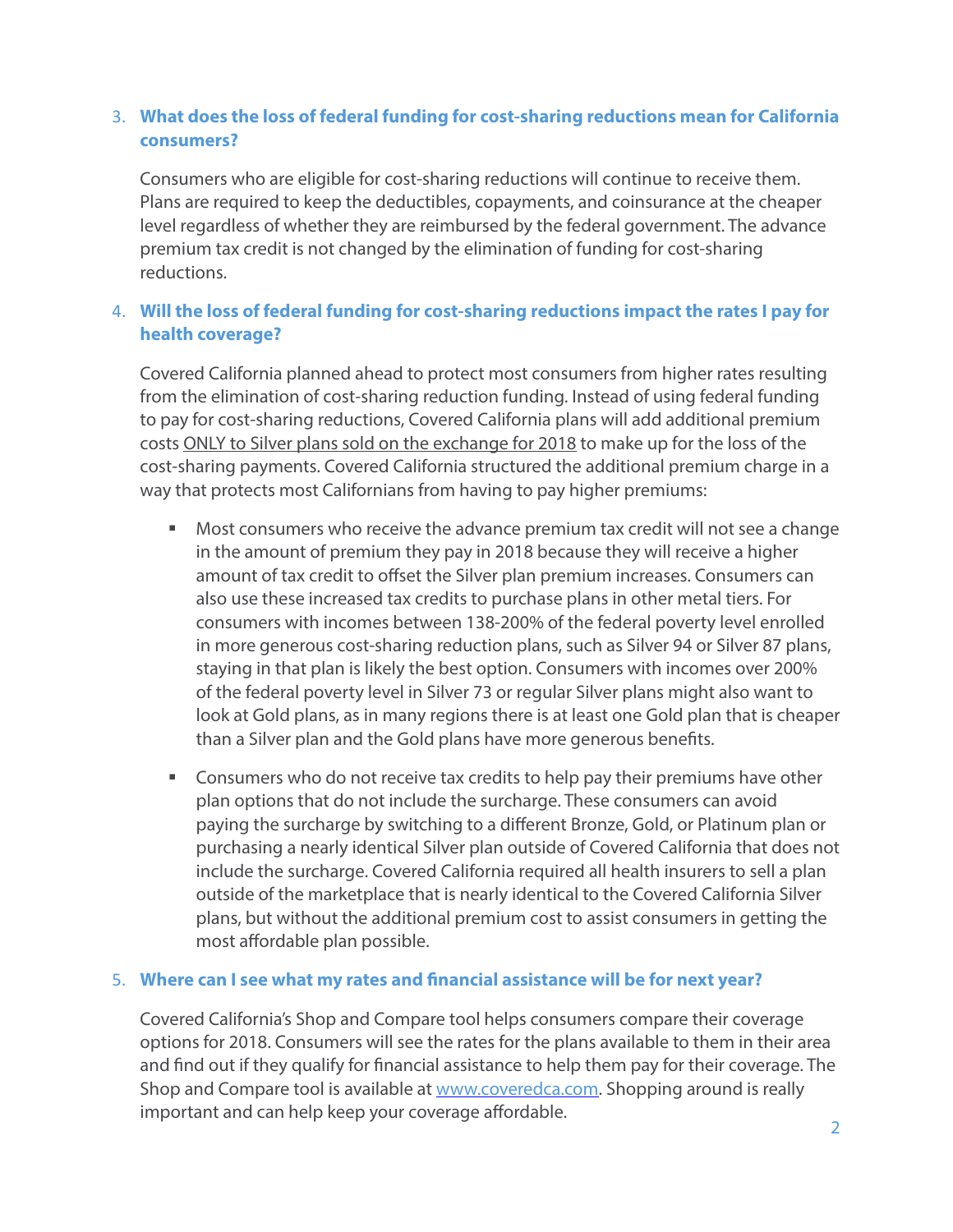# 6. **Will some consumers have to switch plans because their 2017 plan is leaving their region?**

For 2018, only two of the 11 health insurance companies changed their service regions. Anthem Blue Cross is withdrawing from 16 of California's 19 pricing regions and Health Net is removing its HMO from a few regions. This means consumers who had these plans will need to shop for a new plan or they will be defaulted into a comparable cost plan.

#### 7. **What happens if my 2017 plan is no longer available?**

It is best if you choose a new plan by mid-November. Covered California should have already sent you information about [your new options and how to switch](https://www.coveredca.com/transitions-faqs/). If you do not choose a new plan by mid-November, Covered California will place you in a new plan to avoid a gap in coverage. The plan Covered California chooses will have the same benefits and similar copays as your current plan, but may not have the same provider network or formulary. If you do not like your new plan, you can switch to a different plan before January 31, 2018.

California is also providing some limited "continuity of care" protections for consumers who are forced to pick a new plan due to their existing plan leaving the region. Continuity of care means you may be able to pay in-network rates to see an out-of-network former provider. If your current provider is not covered under your new plan and you have an acute or serious chronic condition, including HIV and hepatitis C, your new health insurance plan may be able to work with your current provider while you are finishing treatment. For more information, visit [www.coveredca.com/transitions-faqs.](http://www.coveredca.com/transitions-faqs/)

# 8. **Are there other considerations and/or cost-savings programs for people living with HIV?**

People living with HIV should check plan formularies to ensure their drugs for HIV and other conditions are covered and accessible. There are some plans that should be avoided by people living with HIV because their drug formulary is inadequate. People living with HIV should also check with their doctor to make sure they accept the Covered California plan the person is considering.

There are also programs available to people living with HIV that can help make coverage more affordable. The AIDS Drug Assistance Program (ADAP) pays prescription deductibles and copays for medications on the ADAP formulary. In addition, the Office of AIDS Health Insurance Premium Payment Program (OA-HIPP) pays monthly health insurance premiums and outpatient medical out-of-pocket costs. OA-HIPP also covers dental and vision plan premiums. People living with HIV may qualify for these programs if their annual income is below 500% of the federal poverty level. To find the nearest enrollment site for these programs, call 1-844-550-3944.

## 9. **Are there other considerations and/or cost-savings programs for people living with hepatitis C?**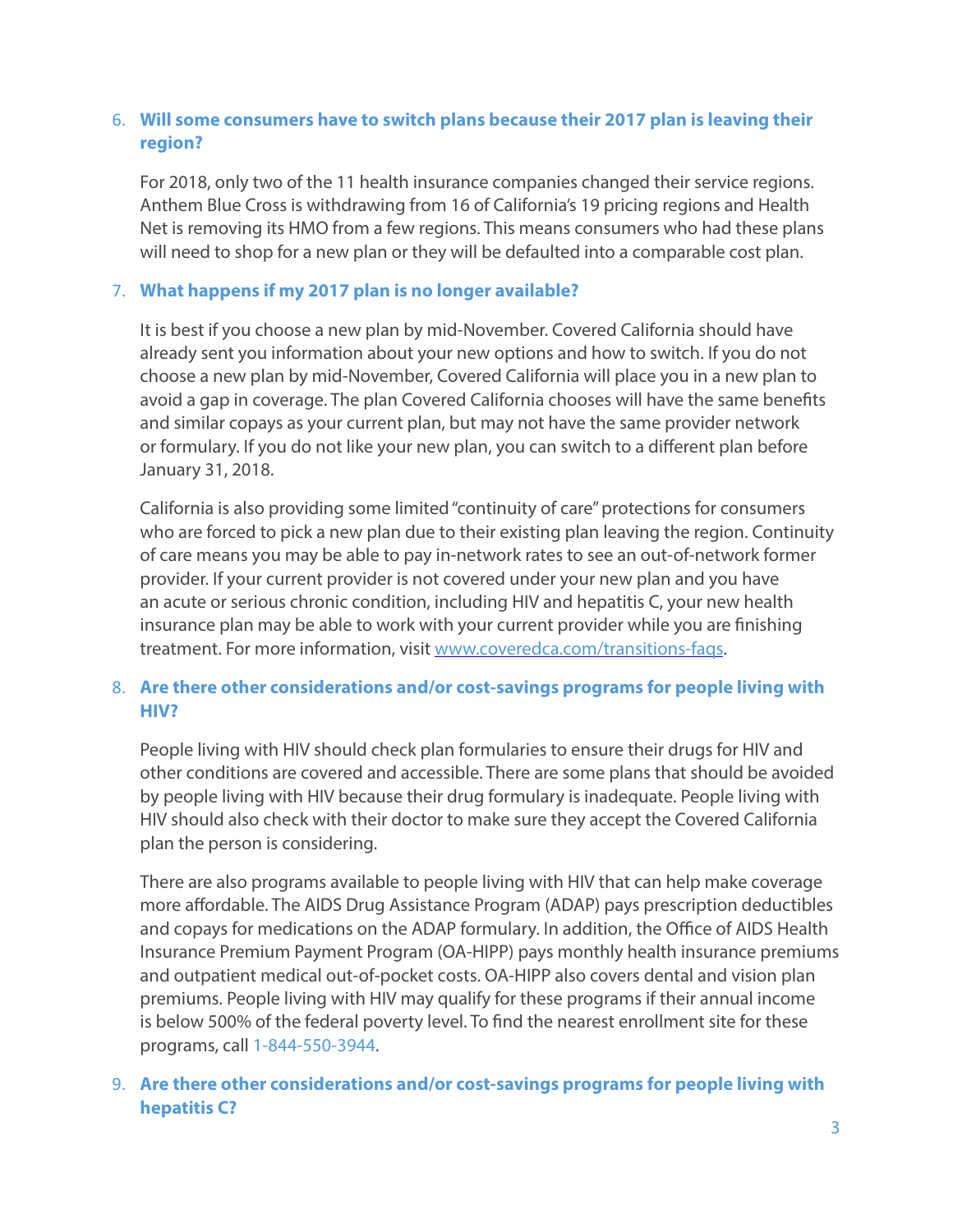People living with hepatitis C should check plan formularies to ensure their drugs are covered and accessible regardless of fibrosis stage. People living with hepatitis C should also make sure the cost-sharing is affordable before enrolling in a new plan. Drug companies have patient assistance programs that may help lower the cost of your hepatitis C drugs. More information about these programs can be found at [www.](http://www.fairpricingcoalition.org/projects) [fairpricingcoalition.org/projects.](http://www.fairpricingcoalition.org/projects) Be aware that Kaiser and some other pharmacies don't currently accept copay cards, but you should be able to get reimbursed by the program if you can afford to pay for your medications upfront. Kaiser also has its own medical assistance program that serves people with incomes below 350% of the federal poverty level. ADAP covers hepatitis C drugs for all qualified individuals who are co-infected with HIV regardless of disease state or other considerations. However, it only covers a one- time course of treatment for hepatitis C under most circumstances. People who are co-infected qualify for ADAP and OA-HIPP if their annual income is below 500% of the federal poverty level.

#### 10. **Are there other considerations and/or cost-savings programs for people considering PrEP?**

All Covered California health plans cover Truvada®, which is currently the only medication approved for PrEP. Prescription copays and other out-of-pocket costs, however, can make PrEP unaffordable for many individuals. The first thing you should consider is which metal tier is best for you. While Bronze plans have lower premiums, their high deductibles and out-of-pocket costs could make accessing PrEP unaffordable.

Once you have selected the appropriate plan, there are several copay programs available to help lower the cost of PrEP. Gilead, the pharmaceutical company that makes Truvada®, has a copay program that will cover up to \$3,600 annually. Information about the copay program can be found at [www.gileadcopay.com](http://www.gileadcopay.com). Patient Access Network and Patient Advocate Foundation also have patient assistance programs for PrEP. More information about these programs can be found at [www.fairpricingcoalition.org/projects.](http://www.fairpricingcoalition.org/projects) Be aware that Kaiser and some other pharmacies don't currently accept copay cards, but you should still be able to get reimbursed by the copay program if you can afford to pay for your medications upfront. Kaiser also has its own medical assistance program that can help people with incomes below 350% of the federal poverty level.

## 11. **I heard that other states have their own programs to help pay for PrEP. Does California have a PrEP Assistance Program?**

The California Department of Public Health is currently developing a statewide PrEP Assistance Program. For individuals with health insurance, the program will cover PrEPrelated medical copays, coinsurance, deductibles, and drug costs not covered by the individual's health insurance plan or Gilead's copay assistance program. For uninsured individuals, the program will cover PrEP-related medical costs only (uninsured individuals can get free PrEP medication from Gilead's patient assistance program). You may qualify for California's PrEP Assistance Program if your annual income is below 500% of the federal